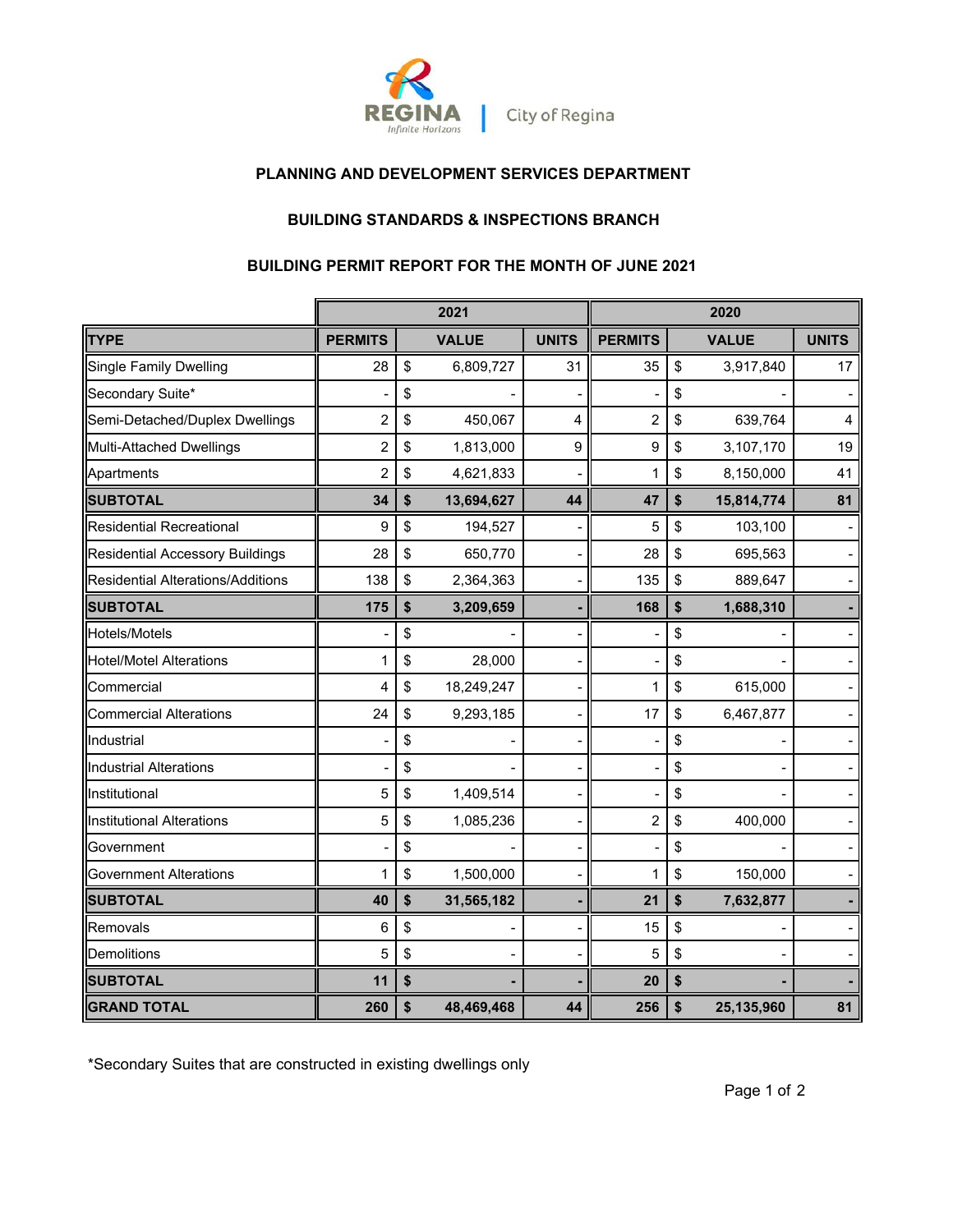

## **PLANNING AND DEVELOPMENT SERVICES DEPARTMENT**

#### **BUILDING STANDARDS & INSPECTIONS BRANCH**

# **BUILDING PERMIT REPORT FOR THE MONTHS OF JANUARY - JUNE 30, 2021**

|                                   | 2021           |    |              |              | 2020           |    |              |              |
|-----------------------------------|----------------|----|--------------|--------------|----------------|----|--------------|--------------|
| <b>TYPE</b>                       | <b>PERMITS</b> |    | <b>VALUE</b> | <b>UNITS</b> | <b>PERMITS</b> |    | <b>VALUE</b> | <b>UNITS</b> |
| <b>Single Family Dwelling</b>     | 162            | \$ | 36,536,618   | 186          | 116            | \$ | 20,298,317   | 130          |
| Secondary Suite*                  | 4              | \$ | 129,979      | 4            | 4              | \$ | 163,537      | 4            |
| Semi-Detached/Duplex Dwellings    | 8              | \$ | 2,165,348    | 16           | 12             | \$ | 4,145,496    | 24           |
| Multi-Attached Dwellings          | 14             | \$ | 7,654,466    | 49           | 40             | \$ | 19,954,302   | 140          |
| Apartments                        | 8              | \$ | 8,954,997    | 49           | 6              | \$ | 11,890,000   | 69           |
| <b>SUBTOTAL</b>                   | 196            | \$ | 55,441,407   | 304          | 178            | \$ | 56,451,652   | 367          |
| <b>Residential Recreational</b>   | 28             | \$ | 1,123,127    |              | 11             | \$ | 346,100      |              |
| Residential Accessory Buildings   | 109            | \$ | 2,622,274    |              | 84             | \$ | 2,236,959    |              |
| Residential Alterations/Additions | 704            | \$ | 13,802,970   |              | 528            | \$ | 8,427,488    |              |
|                                   | 841            | \$ | 17,548,371   |              | 623            | \$ | 11,010,547   |              |
| <b>Hotels/Motels</b>              |                | \$ |              |              | 1              | \$ | 4,500,000    |              |
| <b>Hotel/Motel Alterations</b>    | 1              | \$ | 28,000       |              | 1              | \$ | 59,500       |              |
| Commercial                        | 17             | \$ | 27,190,921   |              | 18             | \$ | 14,847,000   |              |
| <b>Commercial Alterations</b>     | 116            | \$ | 29,175,962   |              | 103            | \$ | 40,374,429   |              |
| Industrial                        | $\overline{c}$ | \$ | 1,900,000    |              | 5              | \$ | 15,420,000   |              |
| <b>Industrial Alterations</b>     | 3              | \$ | 494,637      |              | $\overline{2}$ | \$ | 769,413      |              |
| Institutional                     | 5              | \$ | 1,409,514    |              | 3              | \$ | 430,000      |              |
| <b>Institutional Alterations</b>  | 20             | \$ | 5,815,790    |              | 13             | \$ | 2,058,975    |              |
| Government                        |                | \$ |              |              | $\overline{c}$ | \$ | 1,220,000    |              |
| <b>Government Alterations</b>     | 12             | \$ | 5,936,655    |              | 3              | \$ | 322,312      |              |
| <b>SUBTOTAL</b>                   | 176            | \$ | 71,951,479   |              | 151            | \$ | 80,001,629   |              |
| Removals                          | 34             | \$ |              |              | 36             | \$ |              |              |
| <b>Demolitions</b>                | 32             | \$ |              |              | 18             | \$ |              |              |
| <b>SUBTOTAL</b>                   | 66             | \$ |              |              | 54             | \$ |              |              |
| <b>GRAND TOTAL</b>                | 1,279          | \$ | 144,941,257  | 304          | 1,006          | \$ | 147,463,828  | 367          |

\*Secondary Suites that are constructed in existing dwellings only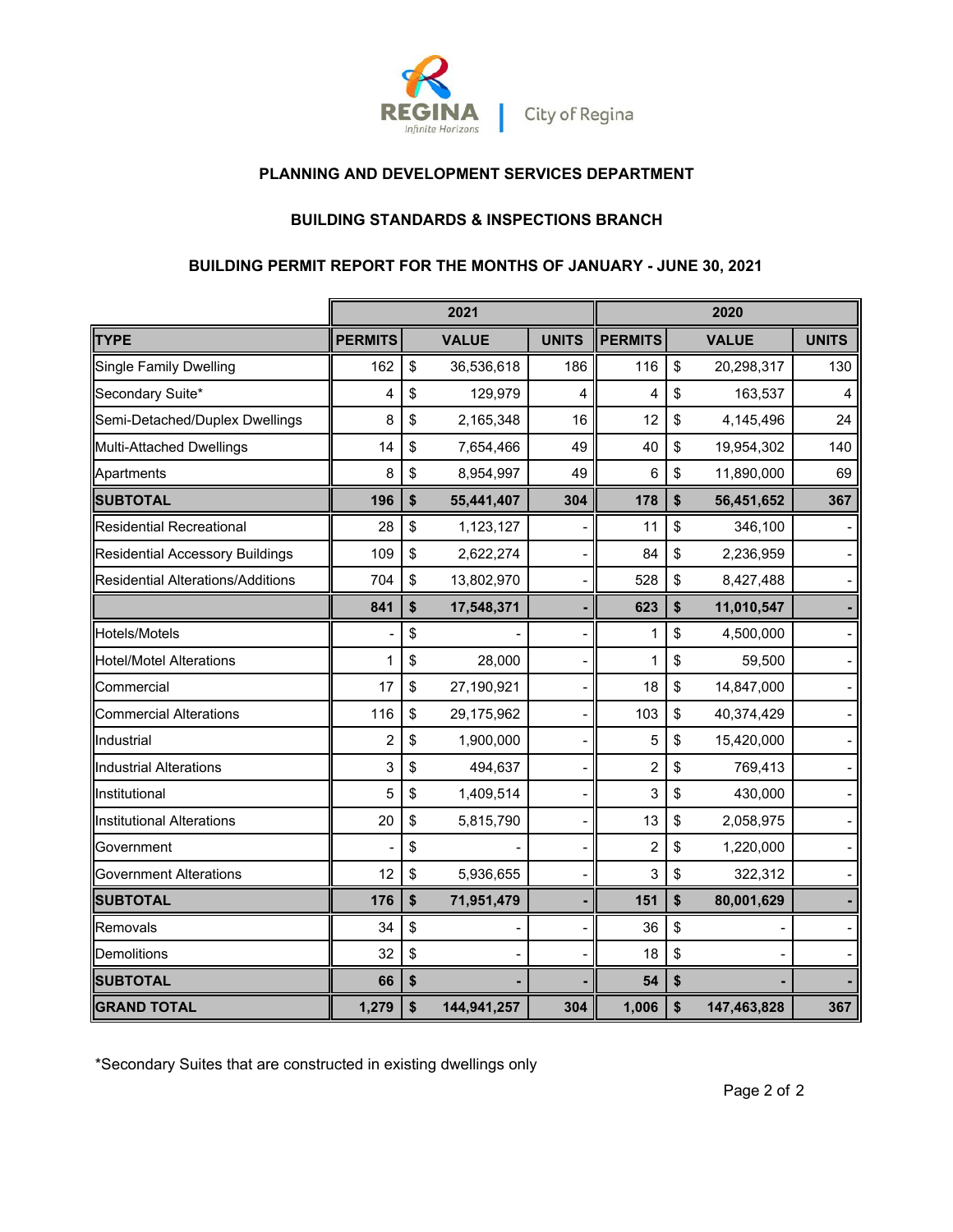#### **BUILDING PERMITS LARGER THAN \$1,000,000 ISSUED IN 2021**

| Jan-21                                                     |                                         |                                                             |                             |  |  |  |  |  |  |
|------------------------------------------------------------|-----------------------------------------|-------------------------------------------------------------|-----------------------------|--|--|--|--|--|--|
| <b>Contractor</b><br>PCL CONSTRUCTION<br><b>MANAGEMENT</b> | <b>Address</b><br>2025 VICTORIA AVENUE  | <b>Type</b><br><b>ALTERATION</b><br>OFFICE BUILDING         | <u>Value</u><br>\$3,700,000 |  |  |  |  |  |  |
| NOT YET DETERMINED                                         | Feb-21<br>4250 ALBERT STREET            | <b>ALTERATION</b><br><b>GROCERY STORE</b>                   | \$3,000,000                 |  |  |  |  |  |  |
| NOT YET DETERMINED                                         | 3433 5TH AVENUE                         | <b>ADDITION</b><br>OFFICE BUILDING                          | \$1,347,345                 |  |  |  |  |  |  |
| NOT YET DETERMINED                                         | 1069 E 14TH AVENUE                      | <b>ALTERATION</b><br>SECONDARY SCHOOL                       | \$1,090,000                 |  |  |  |  |  |  |
|                                                            |                                         |                                                             |                             |  |  |  |  |  |  |
| PCL CONSTRUCTION<br>MANAGEMENT                             | <u>Mar-21</u><br>4533 PARLIAMENT AVENUE | <b>NEW CONSTRUCTION</b><br>OFFICE BUILDING                  | \$2,000,000                 |  |  |  |  |  |  |
| <b>WESTRIDGE CONSTRUCTION</b>                              | 1881 SCARTH STREET                      | <b>ALTERATION</b><br>OFFICE BUILDING                        | \$1,461,484                 |  |  |  |  |  |  |
| <b>WOODCOGGER</b>                                          | 2260 11TH AVENUE                        | <b>ALTERATION</b><br>OFFICE BUILDING                        | \$1,000,000                 |  |  |  |  |  |  |
|                                                            |                                         |                                                             |                             |  |  |  |  |  |  |
| NOT YET DETERMINED                                         | Apr-21<br>4500 WASCANA PARKWAY          | <b>ALTERATION</b><br>POST-SECONDARY SCHOOL                  | \$1,352,625                 |  |  |  |  |  |  |
| <b>WESTRIDGE CONSTRUCTION</b>                              | 2250 PARK STREET                        | <b>ALTERATION</b><br><b>COMMUNICATION BUILDING</b>          | \$1,200,000                 |  |  |  |  |  |  |
|                                                            | May-21                                  |                                                             |                             |  |  |  |  |  |  |
| LEDCOR DESIGN BUILD                                        | 1405 E PETTIGREW AVENUE                 | <b>ALTERATION</b><br><b>WAREHOUSE/OFFICE BUILDING</b>       | \$1,650,000                 |  |  |  |  |  |  |
| NOT YET DETERMINED                                         | 119 9TH AVENUE N                        | NEW CONSTRUCTION<br><b>LABORATORY/OFFICE BUILDING</b>       | \$1,500,000                 |  |  |  |  |  |  |
| LEDCOR CONSTRUCTION                                        | 4400 4TH AVENUE                         | <b>NEW CONSTRUCTION</b><br><b>WAREHOUSE/OFFICE BUILDING</b> | \$1,300,000                 |  |  |  |  |  |  |
| NOT YET DETERMINED                                         | 2000 AURORA BOULEVARD                   | NEW CONSTRUCTION<br><b>RESTAURANT</b>                       | \$1,300,000                 |  |  |  |  |  |  |
| NOT YET DETERMINED                                         | 1700 ELPHINSTONE STREET                 | NEW CONSTRUCTION<br><b>RESTAURANT</b>                       | \$1,200,000                 |  |  |  |  |  |  |
| NOT YET DETERMINED                                         | <u>Jun-21</u><br>2395 COLLEGE AVENUE    | NEW CONSTRUCTION<br><b>OUTDOOR POOL</b>                     | \$16,504,247                |  |  |  |  |  |  |
| <b>AVANA ENTERPRISES</b>                                   | 3000 TROMBLEY STREET                    | <b>FOUNDATION ONLY</b><br>APARTMENT BUILDING                | \$3,250,543                 |  |  |  |  |  |  |